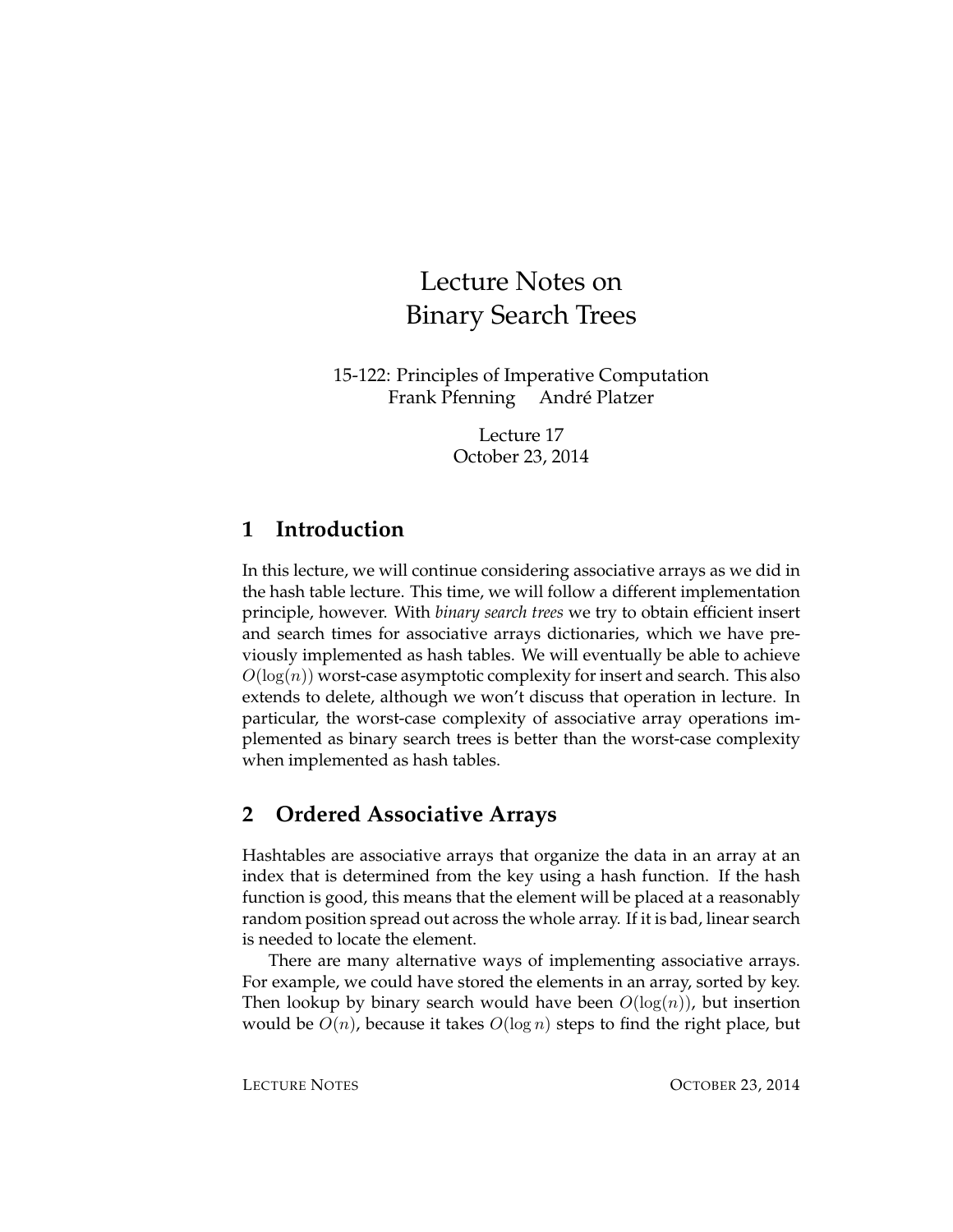then  $O(n)$  steps to make room for that new element by shifting all bigger elements over. We would also need to grow the array as in unbounded arrays to make sure it does not run out of capacity. In this lecture, we will follow similar principles, but move to a different data structure to make insertion a cheap operation as well, not just lookup. In particular, arrays themselves are not flexible enough for insertion, but the data structure that we will be devising in this lecture will be.

#### **3 Abstract Binary Search**

What are the operations that we needed to be able to perform binary search? We needed a way of comparing the key we were looking for with the key of a given element in our data structure. Depending on the result of that comparison, binary search returns the position of that element if they were the same, advances to the left if what we are looking for is smaller, or advances to the right if what we are looking for is bigger. For binary search to work with the complexity  $O(\log n)$ , it was important that binary search advances to the left or right *many steps at once*, not just by one element. Indeed, if we would follow the abstract binary search principle starting from the middle of the array but advancing only by one index in the array, we would obtain linear search, which has complexity  $O(n)$ , not  $O(\log n)$ .

Thus, binary search needs a way of comparing keys and a way of advancing through the elements of the data structure very quickly, either to the left (towards elements with smaller keys) or to the right (towards bigger ones). In arrays, advancing quickly is easy, because we just compute the new index to look at as either

```
int next_mid = (lower + mid) / 2;
```
or as

```
int next_mid = ((mid+1) + upper) / 2;
```
We use the first case if advancing from mid to the left (where  $next\_mid\leq mid$ ), because the element we are looking for is smaller than the element at mid, so we can discard all elements to the right of mid and have to look on the left of mid. The second case will be used if advancing from mid to the right (where next\_mid≥mid), because the element we are looking for is bigger than the one at mid, so we can discard all elements to the left of mid. In Lecture 6, we also saw that both computations might actually overflow in arithmetic, so we devised a more clever way of computing the midpoint,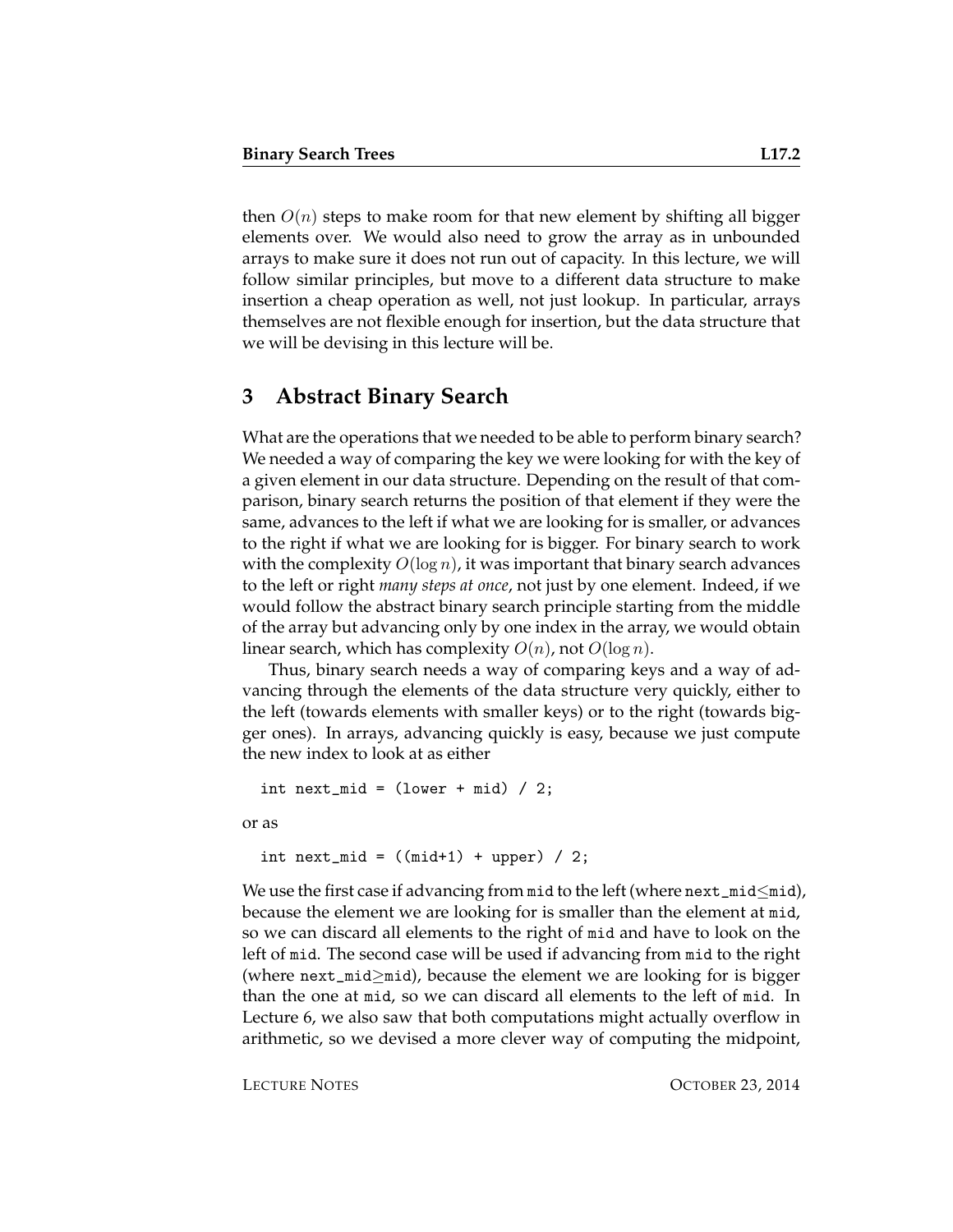but we will ignore this for simplicity here. In Lecture 6, we also did consider int as the data type. Now we study data of an arbitrary type elem provided by the client. In particular, as one step of abstraction, we will now actually compare elements in terms of their keys.

Unfortunately, inserting into arrays remains an  $O(n)$  operation. For other data structures, insertion is easy. For example, insertion into a doubly linked list at a given list node is  $O(1)$ . But if we use a sorted doubly linked list, the insertion step will be easy, but finding the right position by binary search is challenging, because we can only advance one step to the left or right in a doubly linked list. That would throw us back into linear search through the list to find the element, which gives a lookup complexity of  $O(n)$ . How can we combine the advantages of both: fast navigation by several elements as in arrays, together with fast insertion as in doubly linked lists? Before you read on, try to see if you can find an answer yourself.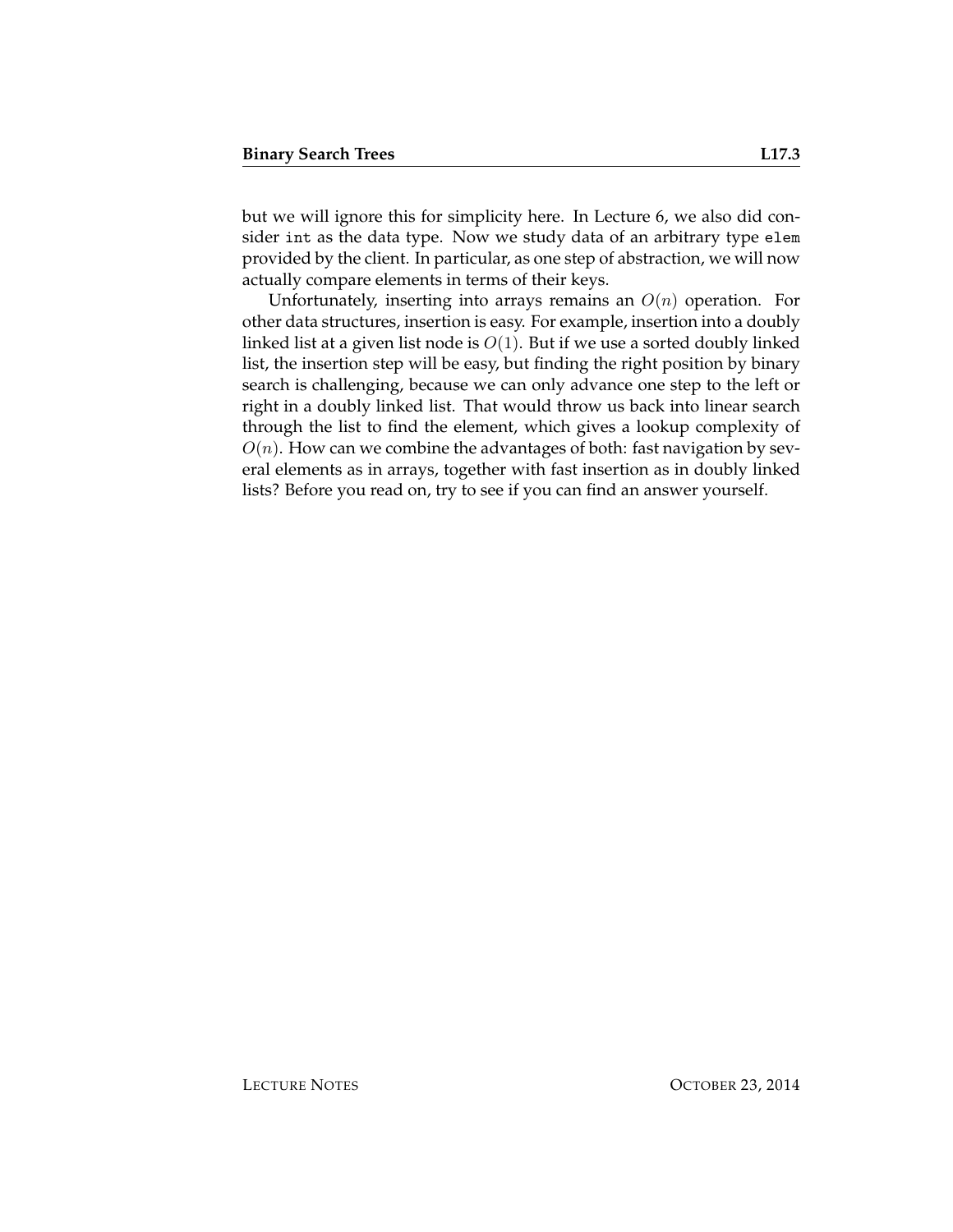In order to obtain the advantages of both, and, thus, enable binary search on a data structure that supports fast insertion, we proceed as follows. The crucial observation is that arrays provide fast access to any arbitrary index in the array, which is why they are called a random access data structure, but binary search only needs very selective access from each element. Whatever element binary search is looking at, it only needs access to that element and one (sufficiently far away) left element and one (sufficiently far away) right element. If binary search has just looked at index mid, then it will subsequently only look at either (lower + mid) / 2 or (mid+1 + upper) / 2. In particular, for each element, we need to remember what its key is, what its left successor is and what its right successor is, but nothing else. We use this insight to generalize the principle behind binary search to a more general data structure.

## **4 Binary Search in Binary Search Trees**

The data structure we have developed so far results in a (binary) tree. A binary tree consists of a set of nodes and, for each node, its left and its right child. Finding an element in a binary search tree follows exactly the same idea that binary search did, just on a more abstract data structure:

- 1. Compare the current node to what we are looking for. Stop if equal.
- 2. If what we are looking for is smaller, proceed to the left successor.
- 3. If what we are looking for is bigger, proceed to the right successor.

What do we need to know about the binary tree to make sure that this principle will always lookup elements correctly? What data structure invariant do we need to maintain for the binary search tree? Do you have a suggestion?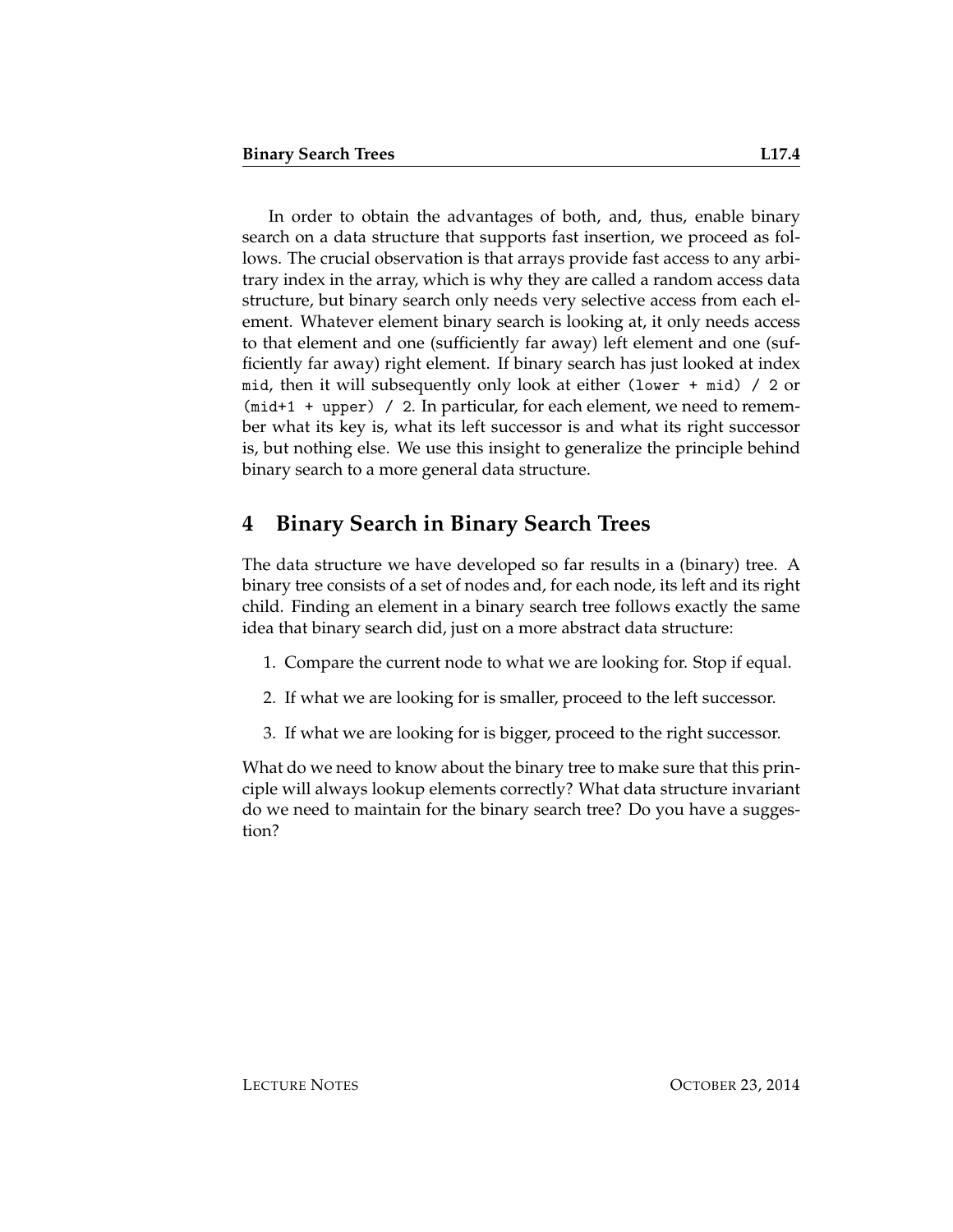#### **5 The Ordering Invariant**

Binary search was only correct for arrays if the array was sorted. Only then do we know that it is okay not to look at the upper half of the array if the element we are looking for is smaller than the middle element, because, in a sorted array, it can then only occur in the lower half, if at all. For binary search to work correctly on binary search trees, we, thus, need to maintain a corresponding data structure invariant. All elements to the right of a node have keys that are bigger than the key of that node. And all the nodes to the left of that node have smaller keys than the key at that node.

At the core of binary search trees is the *ordering invariant*.

**Ordering Invariant.** At any node with key k in a binary search tree, all keys of the elements in the left subtree are strictly less than  $k$ , while all keys of the elements in the right subtree are strictly greater than  $k$ .

This implies that no key occurs more than once in a tree, and we have to make sure our insertion function maintains this invariant.

If our binary search tree were perfectly balanced, that is, had the same number of nodes on the left as on the right for every subtree, then the ordering invariant would ensure that search for an element with a given key has asymptotic complexity  $O(log(n))$ , where n is the number of elements in the tree. Why? When searching for a given key  $k$  in the tree, we just compare  $k$  with the key  $k'$  of the entry at the root. If they are equal, we have found the entry. If  $k < k'$  we recursively search in the left subtree, and if  $k' < k$ we recursively search in the right subtree. This is just like binary search, except that instead of an array we traverse a tree data structure. Unlike in an array, however, we will see that insertion is quick as well.

#### **6 The Interface**

The basic interface for binary search trees is almost the same as for hash tables, because both implement the same abstract principle: associative arrays. Binary search trees, of course, do not need a hash function. We assume that the client defines a type elem of elements and a type key of keys, as well as functions to extract keys from elements and to compare keys. Then the implementation of binary search trees will provide a type bst and functions to insert an element and to search for an element with a given key.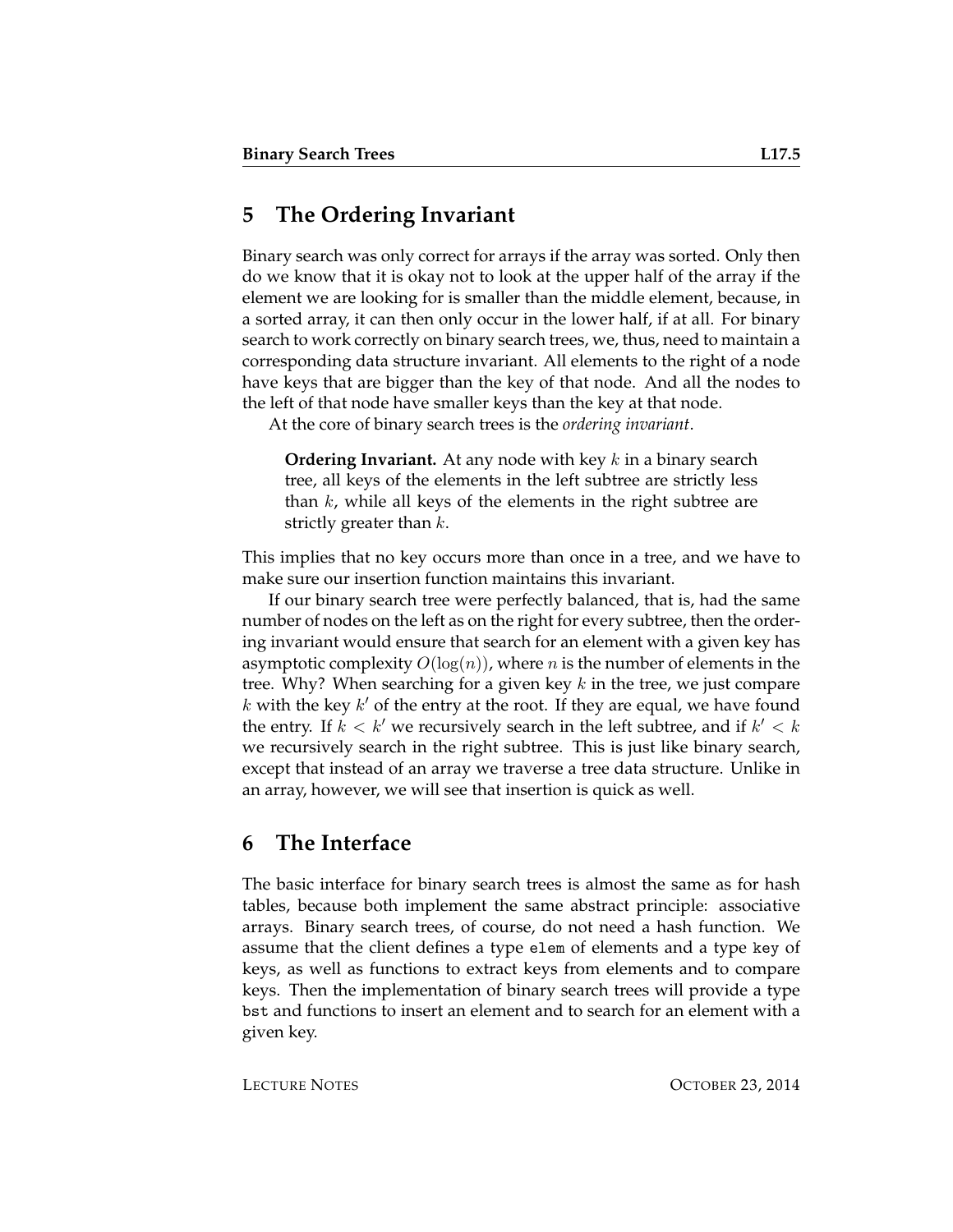```
/* Client-side interface */
typedef ______* elem;
typedef ______ key;
key elem_key(elem e)
//@requires e != NULL;
  ;
int key_compare(key k1, key k2)
//@ensures -1 <= \result && \result <= 1;
  ;
/* Library interface */
typedef ________ bst;
bst bst_new();
void bst_insert(bst B, elem e)
//@requires e != NULL;
  ;
elem bst_lookup(bst B, key k); /* return NULL if not in tree */
```
We stipulate that elem is some form of pointer type so we can return NULL if no element with the given key can be found. Generally, some more operations may be requested at the interface, such as the number of elements in the tree or a function to delete an element with a given key.

The key\_compare function provided by the client is different from the equality function we used for hash tables. For binary search trees, we actually need to compare keys  $k_1$  and  $k_2$  and determine if  $k_1 < k_2$ ,  $k_1 = k_2$ , or  $k_1 > k_2$ . A standard approach to this in imperative languages is for a comparison function to return an integer r, where  $r < 0$  means  $k_1 < k_2$ ,  $r = 0$  means  $k_1 = k_2$ , and  $r > 0$  means  $k_1 > k_2$ . Our contract captures that we expect key\_compare to return no values other than -1, 0, and 1.

#### **7 A Representation with Pointers**

We will use a pointer-based implementation for trees where every node has two pointers: one to its left child and one to its right child. A missing child is represented as NULL, so a leaf just has two null pointers.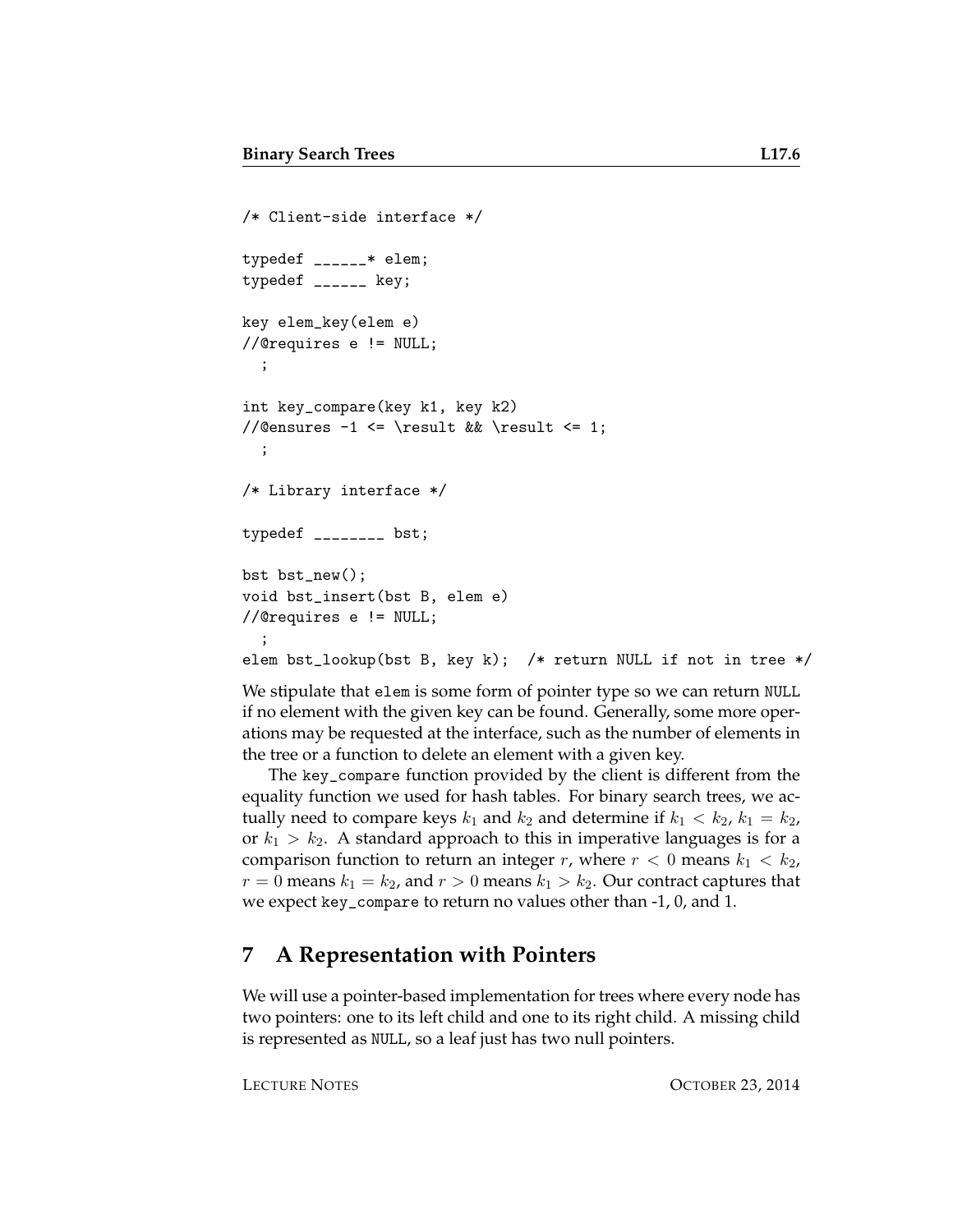```
struct tree_node {
  elem data;
 struct tree_node* left;
 struct tree_node* right;
};
typedef struct tree_node tree;
```
As usual, we have a *header* which in this case just consists of a pointer to the root of the tree. We often keep other information associated with the data structure in these headers, such as the size.

```
struct bst_header {
  tree* root;
};
```
## **8 Searching for a Key**

In this lecture, we will implement insertion and lookup first before considering the data structure invariant. This is not the usual way we proceed, but it turns out finding a good function to test the invariant is a significant challenge—meanwhile we would like to exercise programming with pointers in a tree a little. For now, we just assume we have two functions

```
bool is_ordtree(tree* T);
bool is_bst(bst B);
```
Search is quite straightforward, implementing the informal description above. Recall that key\_compare(k1,k2) returns  $-1$  if  $k_1 < k_2$ , 0 if  $k_1 = k_2$ , and 1 if  $k_1 > k_2$ .

```
elem tree_lookup(tree* T, key k)
//@requires is_ordtree(T);
//@ensures \result == NULL || \text{key\_compare}(\text{key}(\result), k) == 0;{
  if (T == NULL) return NULL;
 int r = key\_compare(k, elem\_key(T->data));if (r == 0)return T->data;
  else if (r < 0)
    return tree_lookup(T->left, k);
  else //@assert r > 0;
    return tree_lookup(T->right, k);
```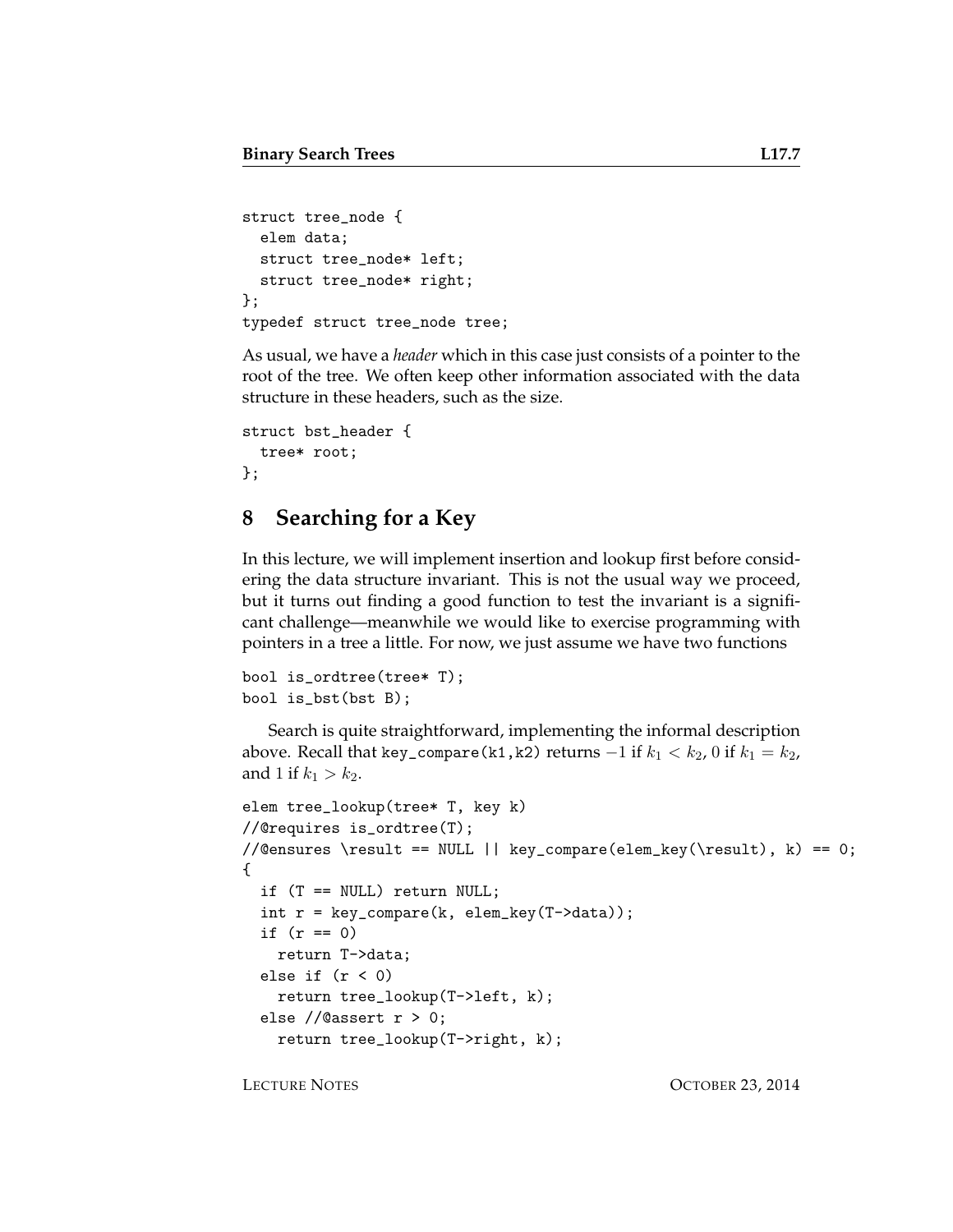```
}
elem bst_lookup(bst B, key k)
//@requires is_bst(B);
//@ensures \result == NULL || compare(elem_key(\result), k) == 0;
{
  return tree_lookup(B->root, k);
}
```
We chose here a recursive implementation, following the structure of a tree, but in practice an iterative version may also be a reasonable alternative (see Exercise [1\)](#page-13-0).

We can check the invariant: if  $T$  is ordered when tree\_lookup(T) is called (and presumably is\_bst would guarantee that), then both subtrees should be ordered as well and the invariant is preserved.

### **9 Inserting an Element**

Inserting an element is almost as simple. We just proceed as if we are looking for the key of the given element. If we find a node with that key, we just overwrite its data field. If not, we insert it in the place where it would have been, had it been there in the first place. This last clause, however, creates a small difficulty. When we hit a null pointer (which indicates the key was not already in the tree), we cannot just modify NULL. Instead, we *return* the new tree so that the parent can modify itself.

```
tree* tree_insert(tree* T, elem e)
//@requires is_ordtree(T);
//@requires e != NULL;
//@ensures is_ordtree(\result);
{
  if (T == NULL) {
    /* create new node and return it */
   T = alloc(struct tree_node);
   T-\lambdadata = e;
   T->left = NULL; T->right = NULL;return T;
  }
  int r = key\_compare(elem\_key(e), elem\_key(T->data));if (r == 0)
```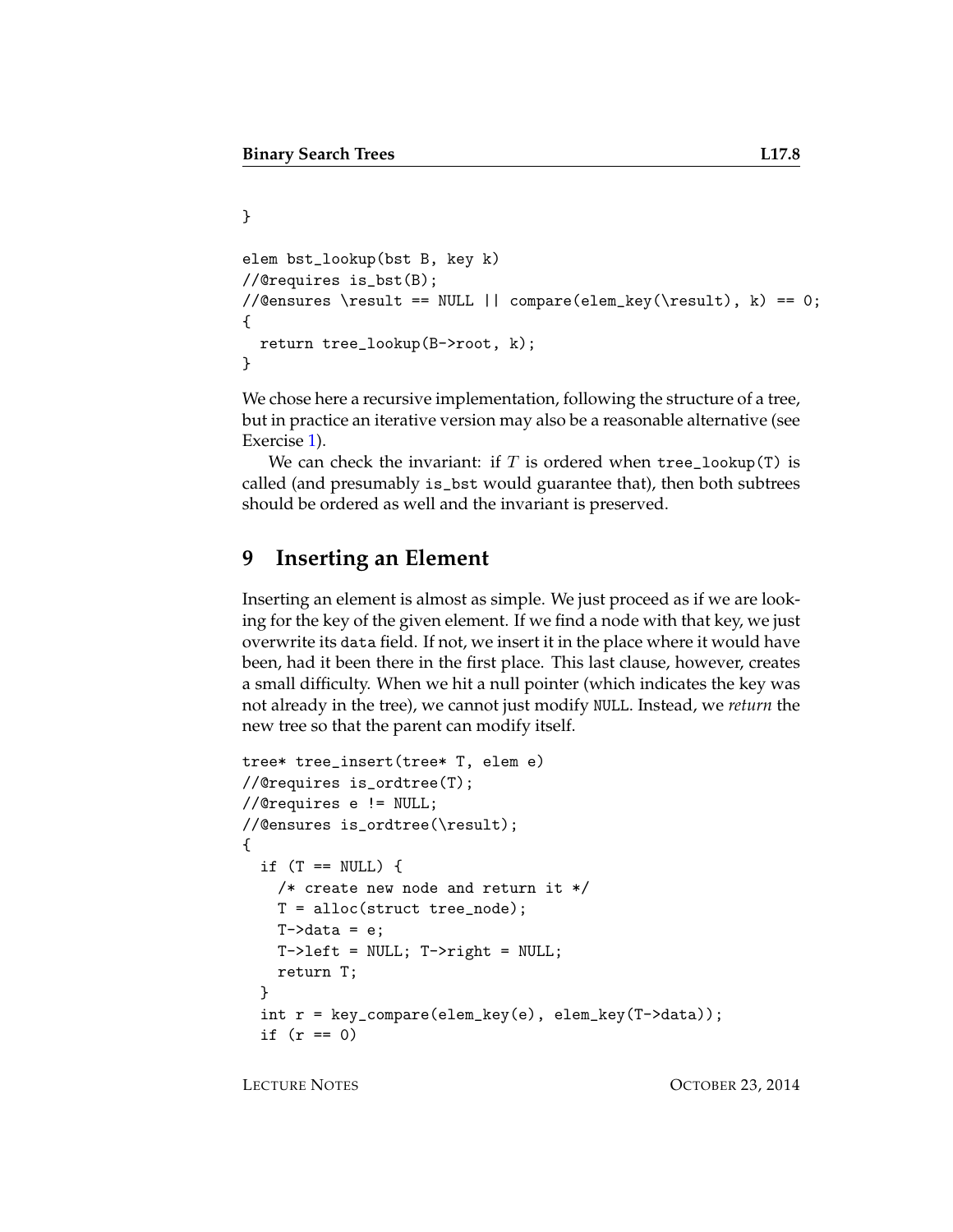```
T->data = e; /* modify in place */else if (r < 0)T-\lambdaleft = tree_insert(T-\lambda)eft, e);
  else //@assert r > 0;
    T->right = tree_insert(T->right, e);
  return T;
}
```
For the same reason as in tree\_lookup, we expect the subtrees to be ordered when we make recursive calls. The result should be ordered for analogous reasons. The returned subtree will also be useful at the root.

```
void bst_insert(bst B, elem e)
//@requires is_bst(B);
//@requires e != NULL;
//@ensures is_bst(B);
{
  B\rightarrow root = tree_insect(B\rightarrow root, e);return;
}
```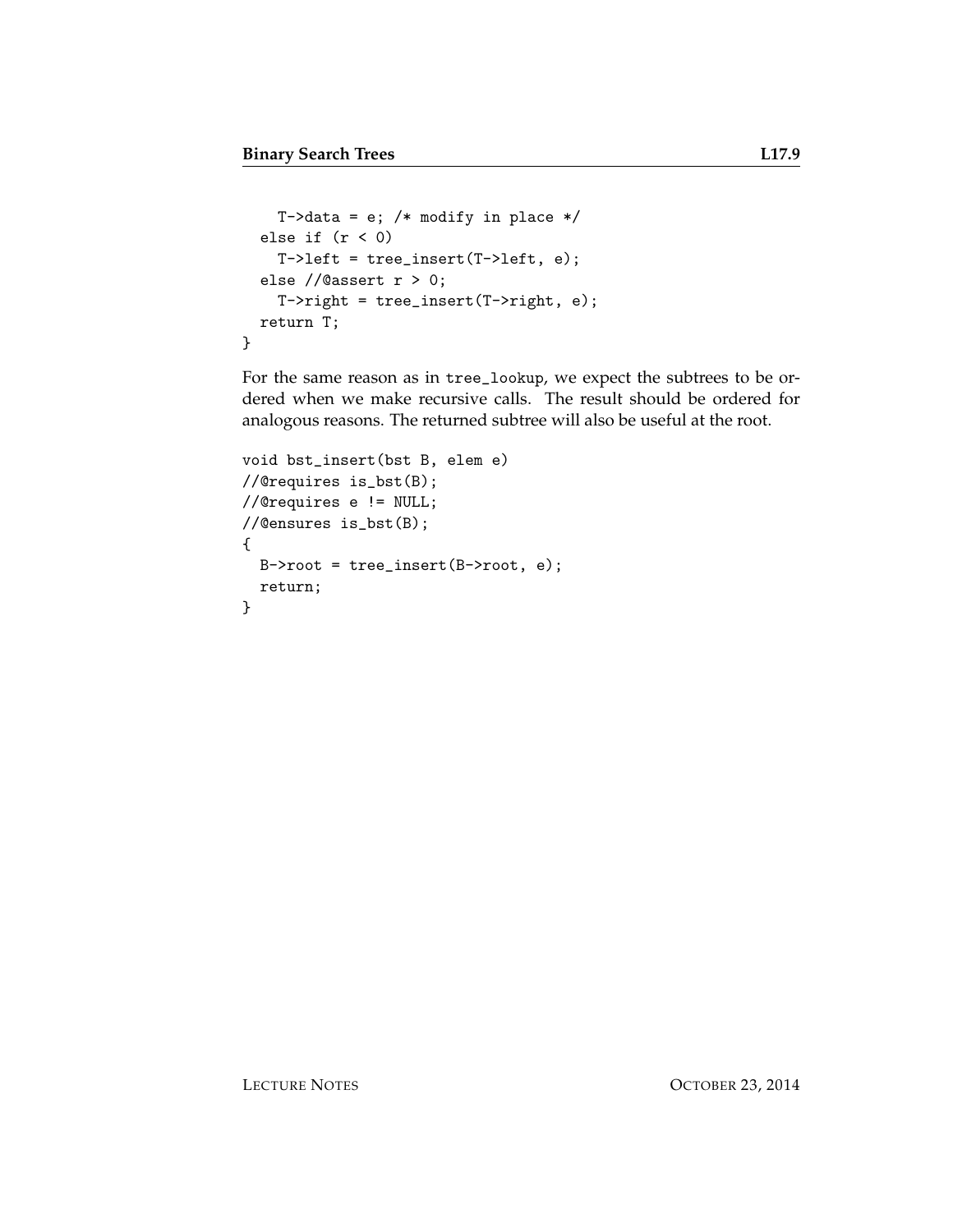## **10 Checking the Ordering Invariant**

When we analyze the structure of the recursive functions implementing search and insert, we are tempted to say that a binary search is ordered if either it is null, or the left and right subtrees have a key that is smaller. This would yield the following code:

```
/* THIS CODE IS BUGGY */
bool is_ordtree(tree* T) {
  if (T == NULL) return true; /* an empty tree is a BST */
  key k = elem\_key(T-\lambda data);return (T->left == NULL
          || (key_compare(elem_key(T->left->data), k) < 0
              && is_ordtree(T->left)))
      && (T->right == NULL
          || (key_compare(k, elem_key(T->right->data)) < 0
              && is_ordtree(T->right)));
}
```
While this should always be true for a binary search tree, it is far weaker than the ordering invariant stated at the beginning of lecture. Before reading on, you should check your understanding of that invariant to exhibit a tree that would satisfy the above, but violate the ordering invariant.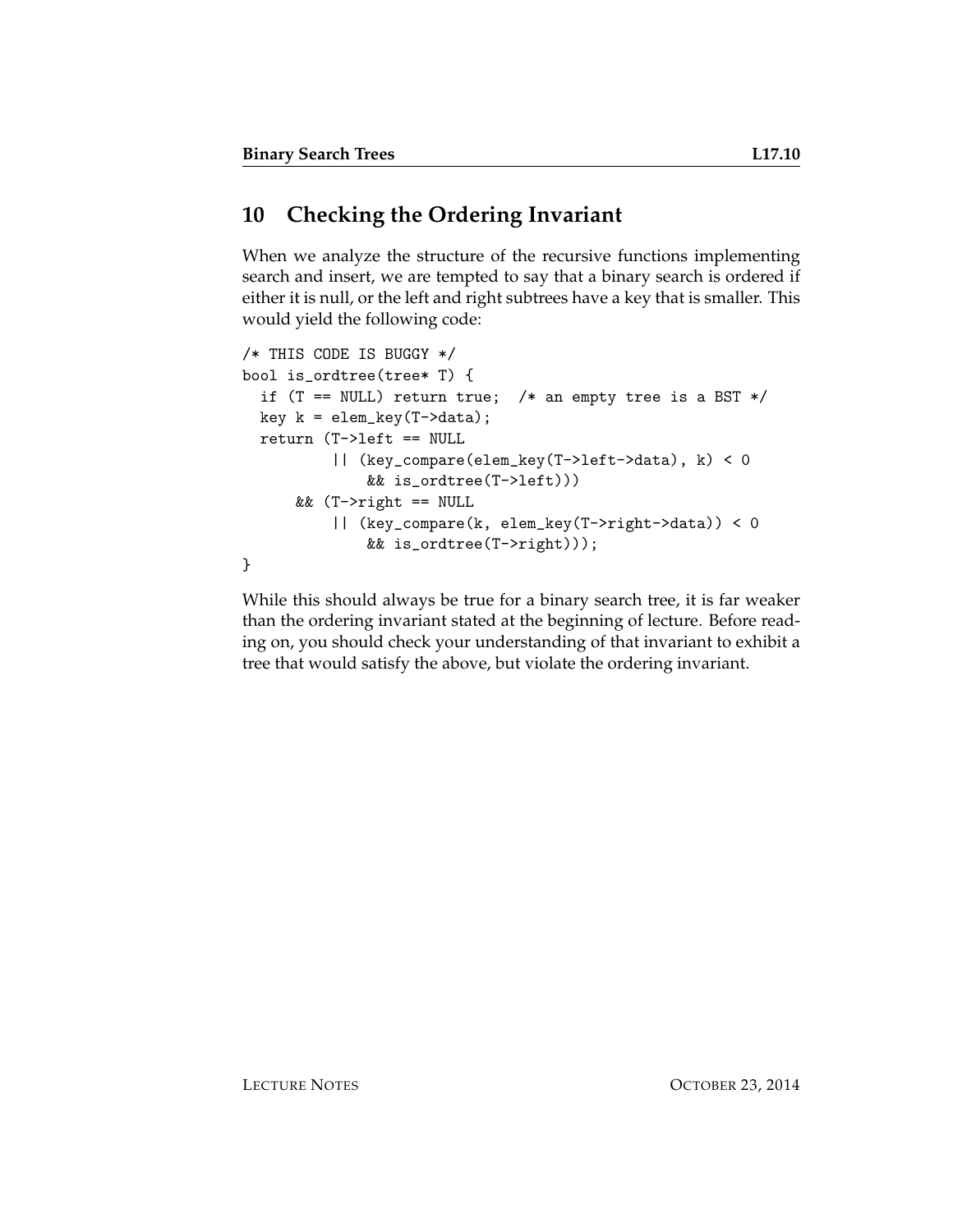There is actually more than one problem with this. The most glaring one is that following tree would pass this test:



Even though, locally, the key of the left node is always smaller and on the right is always bigger, the node with key 9 is in the wrong place and we would not find it with our search algorithm since we would look in the right subtree of the root.

An alternative way of thinking about the invariant is as follows. Assume we are at a node with key  $k$ .

- 1. If we go to the *left* subtree, we establish an *upper bound* on the keys in the subtree: they must all be smaller than  $k$ .
- 2. If we go to the *right* subtree, we establish a *lower bound* on the keys in the subtree: they must all be larger than  $k$ .

The general idea then is to traverse the tree recursively, and pass down an interval with lower and upper bounds for all the keys in the tree. The following diagram illustrates this idea. We start at the root with an unrestricted interval, allowing any key, which is written as  $(-\infty, +\infty)$ . As usual in mathematics we write intervals as  $(x, z) = \{y \mid x < y \text{ and } y < z\}.$  At the leaves we write the interval for the subtree. For example, if there were a left subtree of the node with key 7, all of its keys would have to be in the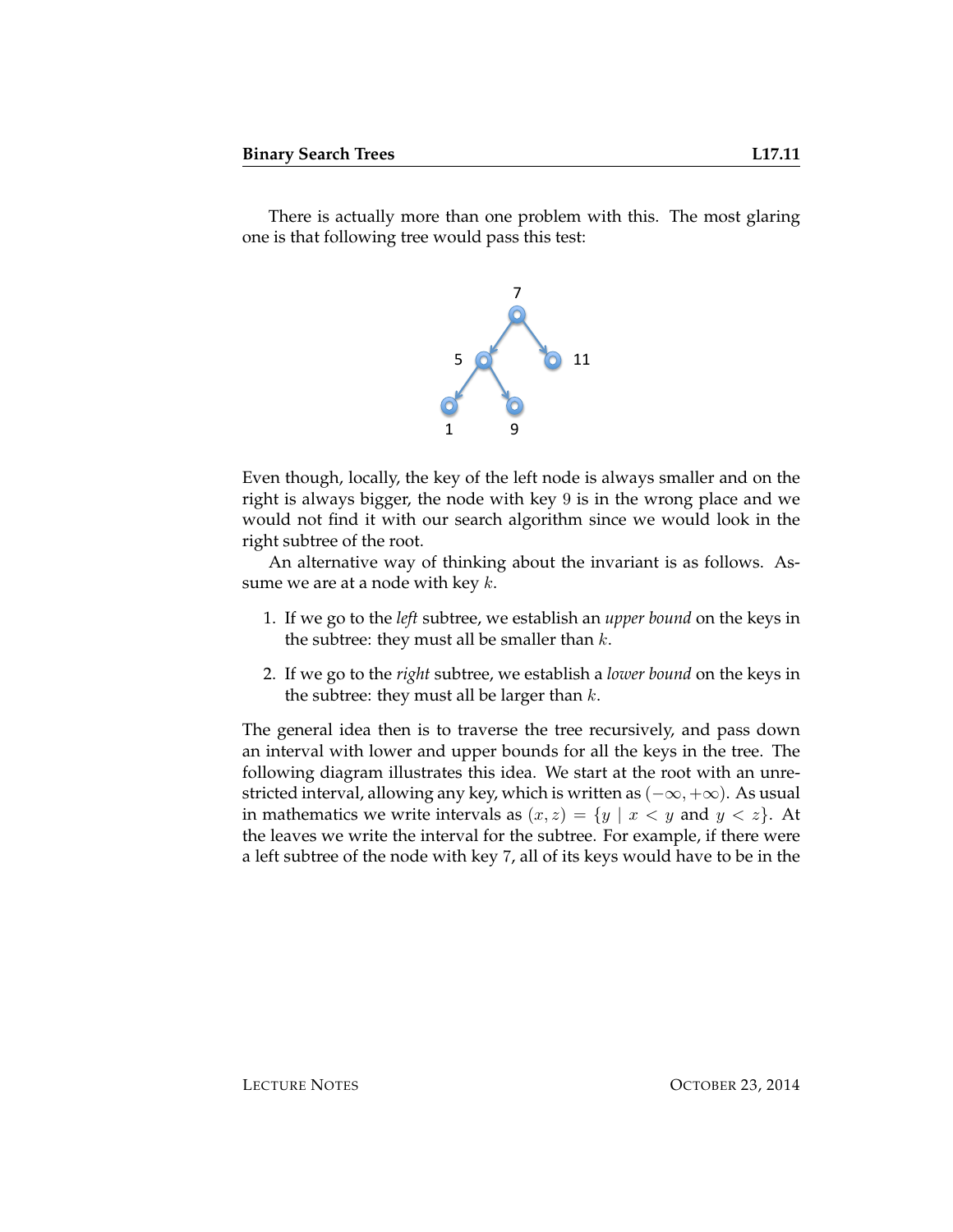interval (5, 7).



The only difficulty in implementing this idea is the unbounded intervals, written above as  $-\infty$  and  $+\infty$ . Here is one possibility: we pass not just the key, but the particular element which bounds the tree from which we can extract the element. This allows us to pass NULL in case there is no lower or upper bound.

```
bool is_ordered(tree* T, elem lower, elem upper) {
  if (T == NULL) return true;
  return T->data != NULL
   && (lower == NULL || elem_compare(lower, T->data) < 0)
   && (upper == NULL || elem_compare(T->data, upper) < 0)
   && is_ordered(T->left, lower, T->data)
   && is_ordered(T->right, T->data, upper);
}
bool is_bst(bst B) {
 return B != NULL && is_ordered(B->root, NULL, NULL);
}
```
A word of caution: the is\_ordered(T, NULL, NULL) pre- and postcondition of the function tree\_insert is actually not strong enough to prove the correctness of the recursive function. A similar remark applies to tree\_lookup. This is because of the missing information of the bounds. We will return to this issue in a later lecture.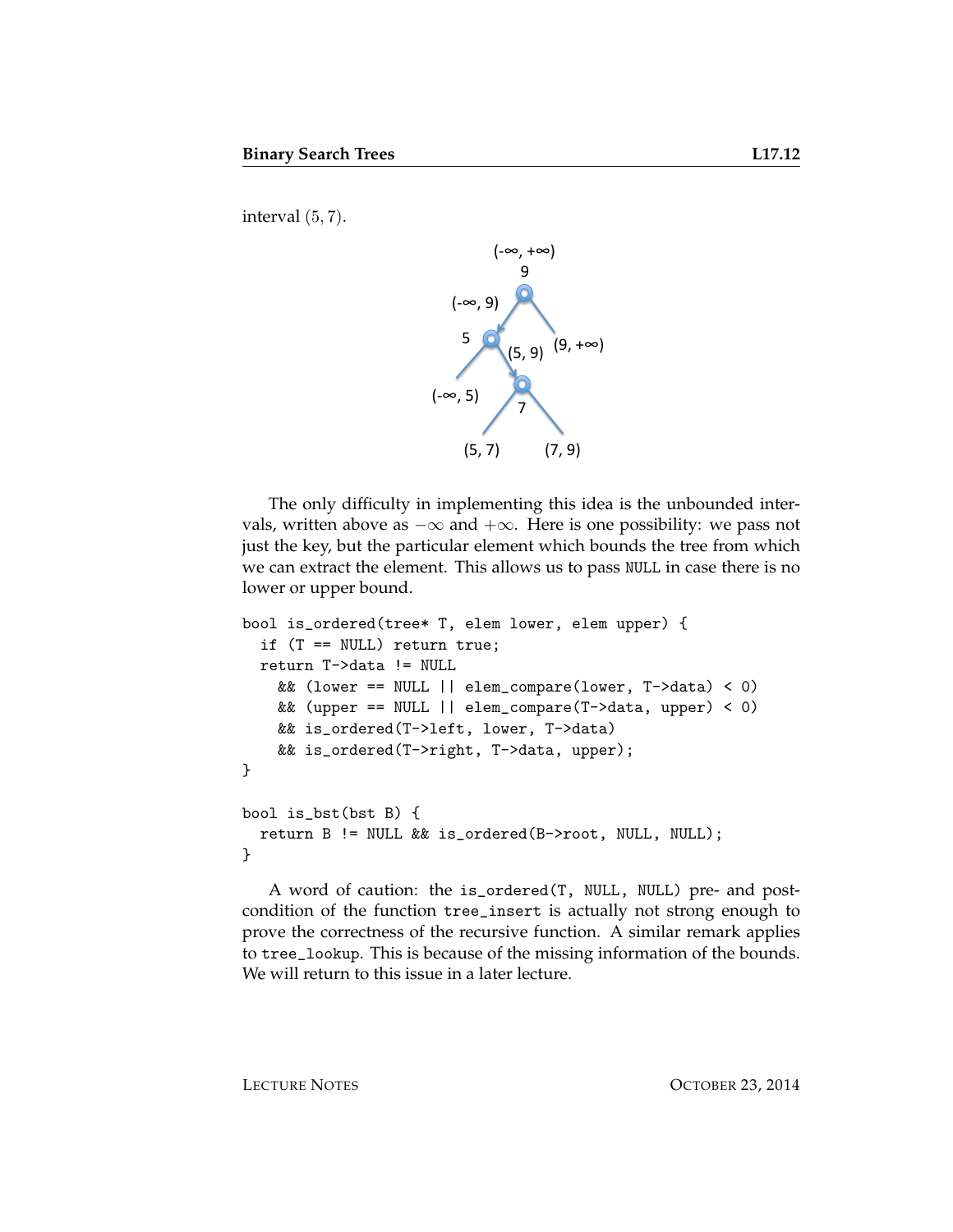#### **11 The Shape of Binary Search Trees**

We have already mentioned that balanced binary search trees have good properties, such as logarithmic time for insertion and search. The question is if binary search trees will be balanced. This depends on the order of insertion. Consider the insertion of numbers 1, 2, 3, and 4.

If we insert them in increasing order we obtain the following trees in sequence.



Similarly, if we insert them in decreasing order we get a straight line along, always going to the left. If we instead insert in the order 3, 1, 4, 2, we obtain the following sequence of binary search trees:



Clearly, the last tree is much more balanced. In the extreme, if we insert elements with their keys in order, or reverse order, the tree will be linear, and search time will be  $O(n)$  for *n* items.

These observations mean that it is extremely important to pay attention to the balance of the tree. We will discuss ways to keep binary search trees balanced in a later lecture.